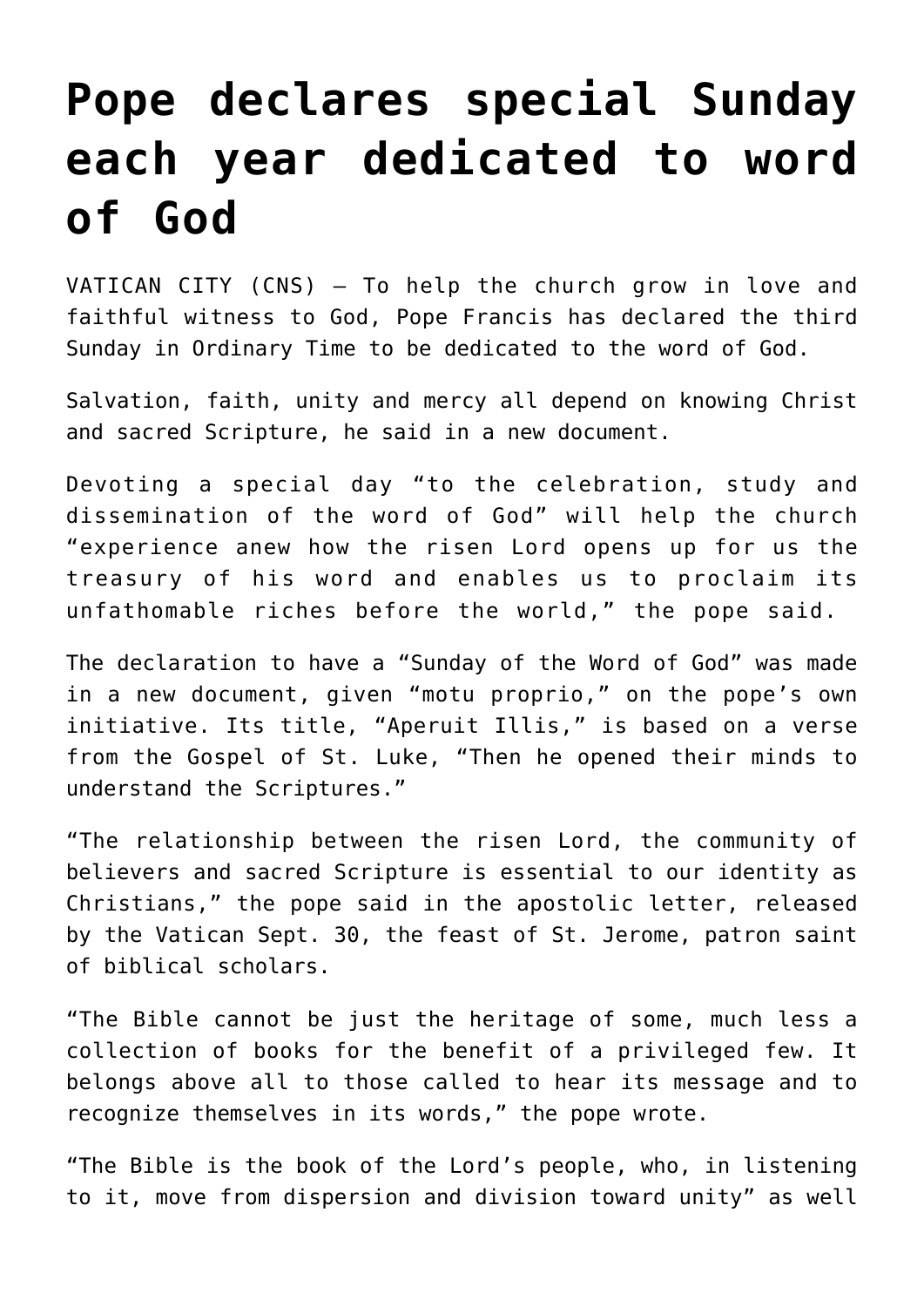as come to understand God's love and become inspired to share it with others, he added.

Without the Lord who opens people's minds to his word, it is impossible to understand the Scriptures in depth, yet "without the Scriptures, the events of the mission of Jesus and of his church in this world would remain incomprehensible," he wrote.

Archbishop Rino Fisichella, president of the Pontifical Council for Promoting New Evangelization, told Vatican News Sept. 30 that added emphasis on the importance of the word of God is needed because "the overwhelming majority" of Catholics are not familiar with sacred Scripture. For many, the only time they hear the word of God is when they attend Mass, he added.

"The Bible is the most widely distributed book, but it also perhaps the one most covered in dust because it is not held in our hands," the archbishop said.

With this apostolic letter, the pope "invites us to hold the word of God in our hands every day as much as possible so that it becomes our prayer" and a greater part of one's lived experience, he said.

Pope Francis said in the letter, "A day devoted to the Bible should not be seen as a yearly event but rather a yearlong event, for we urgently need to grow in our knowledge and love of the Scriptures and of the risen Lord, who continues to speak his word and to break bread in the community of believers."

"We need to develop a closer relationship with sacred Scripture; otherwise, our hearts will remain cold and our eyes shut, struck as we are by so many forms of blindness," he wrote.

Sacred Scripture and the sacraments are inseparable, he wrote. Jesus speaks to everyone with his word in sacred Scripture,